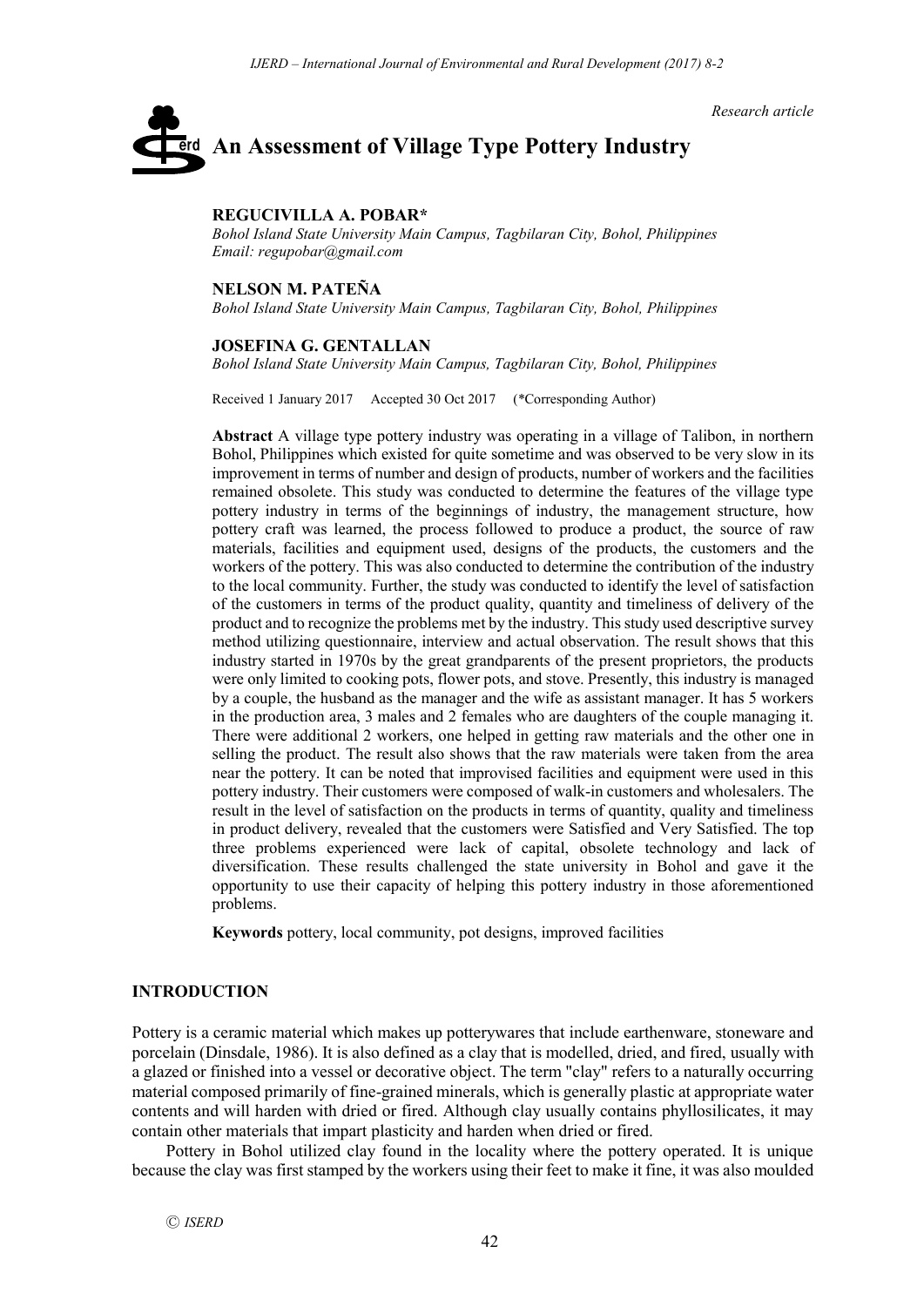by the hands of the workers without the aid of any tool or moulder except for hollow blocks and fire bricks. It was observed that it existed for quite sometime but was noticed to be very slow in its improvement in terms of the operation, number of products and product quality. It is in this context that the researchers were encouraged to conduct an assessment about this industry.

## **OBJECTIVE**

This study was conducted specifically to determine the features of the village type pottery industry in terms of the beginnings of industry, the management structure, how pottery craft was learned, the sources of raw material, the process followed to produce a product, facilities and equipment used, and the designs of the products. This study was also conducted to determine the contribution of the industry to the local community. Further, the study was conducted to identify the level of satisfaction of the customers in terms of the product quality, quantity and timeliness of delivery of the product and to recognize the problems met by the industry.

# **METHODOLOGY**

This is qualitative and quantitative study using descriptive survey method utilizing questionnaire and reinforced by interview and observation during the actual pottery operation. There were 42 respondents of the study broken down as follows; 2 owners (husband and wife), 5 workers, 25 customers and 10 wholesalers. The researchers used both convenient sampling and snowball techniques in identifying the 25 customers and ten wholesalers. This study was conducted in Talibon, the northern part of Bohol, Philippines.



**Fig. 1 Map of the Philippines and Bohol**

The responses of the walk-in customers and the wholesalers on the satisfaction level used the scale of 1 to 5, 5 as the highest level of satisfaction/ highest gravity of the problem and 1 as the lowest. For analysis of the data, the following ranges were used 4.24 - 5.00 Very Satisfied/ Very Serious problem, 3.43 - 4.23 Satisfied/ Serious Problem, 2.62 - 3.42 Moderately Satisfied/ Moderately Serious Problem and 1.00 - 1.80 Dissatisfied/ A Problem but did not greatly affect the operation.

# **RESULTS AND DISCUSSION**

For the profile of the village-type pottery industry, the result of the interview shows that the pottery started in operation in 1970s by the great grandparents of the present owner, when their children were still young. During that time they only used a piece of wood like a paddle in de-airing and kneading the raw materials, they only used their hands in making pots, flower pots and cooking stoves. It was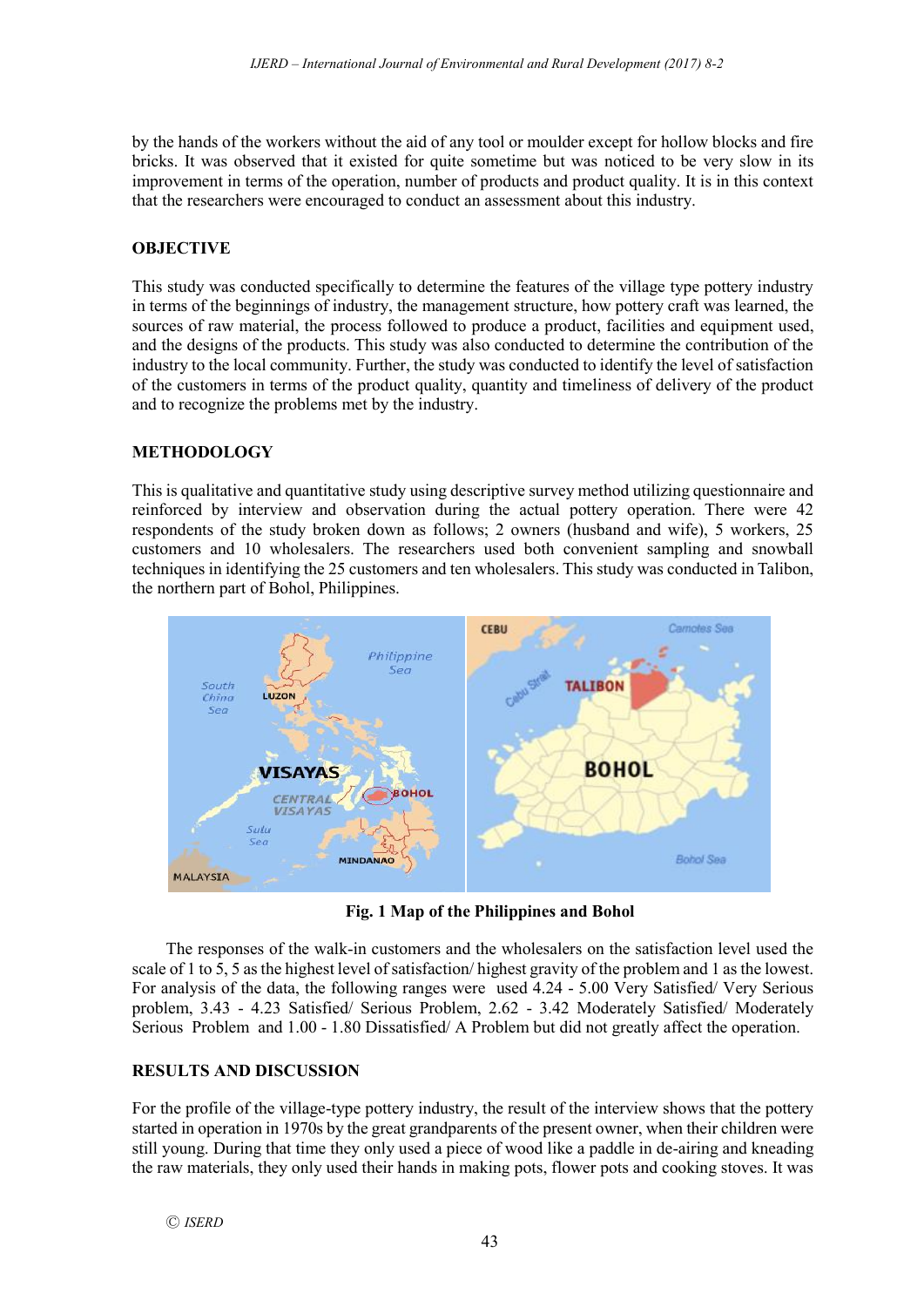only his grandmother who made the products, travelled to different towns during scheduled market days to sell them. They discovered that pot making helped much in their livelihood.

In the present time, it is managed by the grandson of the previous owner and his wife, they have only five workers, which include their two daughters, and three male workers who were also their close relatives. The males are between 20 to 40 years of age. They learned the craft through experience without proper training. As of the present time nothing much was changed although changes in the operation was noticeable. In the interview with the workers, they said, they still got the raw material near the place where the pottery house was erected. It can be observed that several holes were already made which shows that they got the raw materials in these areas.

The village type pottery industry adopted the some steps in the making of pots. It started with the gathering of raw materials from the main source just in the vicinity of the building, then de-airing followed which was done only by using their feet or stepping on the raw materials done several times. It was followed by kneading using their hands. These steps only indicated that they still need facilities for de-airing and kneading. When the raw materials were already ready, these were placed near the potter's wheel ready for the mass production.

For facilities and equipment, they already have the potter's wheel, which made their work a bit easier. They also have improvised moulders for fire bricks and hollow blocks, ovens small and big were also available. The small oven can bake 600 products fired in 6 hours, while the big one can bake 2000 products in 18 to 24 hours. Small oven was only used when there was an emergency order while the big was used in the normal operation. The ovens were fed with firewood, ordinary firewood with dried leaves of coconut to start the fire. There was also a building made of native and light materials used to air dry the products before baking and which also served as their display area before delivering the products to the customers or while waiting for the customers to pick them up.

As observed in the actual visit to the village type pottery industry, the designs of the products had already improved. In addition to the usual cooking pots, flower pots and cooking stoves, additional products were already produced such as the new designs of pots, flower pots of different sizes, vases with stand, haron jar, water jar, montabana, plant stand, bonsai pots, fire bricks and hollow blocks. But when the workers were interviewed, they said, that they wanted to learn more designs and more techniques in pot making.

In the result of the interview with the proprietor, he said that the village-type pottery industry became their means of livelihood until the present time. This is also where their workers earned a living. The community was also benefited because of the taxes they paid to the government.

For the satisfaction level of the customers in terms of quantity, quality of the products and the timeliness of product delivery, Table 1 shows, the products that ranked first in the level of satisfaction in quantity were the Fowls' Feeders with a weighted mean of 4.92 or Very Satisfied. It was followed by flower pots with the weighted mean of 4.85 and 4.385, Very Satisfied for cooking pots. It means that these products were always available in the display area. The customers said they can immediately buy these products anytime with the quantity they need. However, hollow blocks, fire bricks and flower vase with stand were the last three products in the rank as to quantity with a rating of 2.61 or "Moderately Dissatisfied" for hollow blocks, and 2.63 and 3.11" Moderately Satisfied" for both fire bricks and flower vase with stand respectively. These are made-to-order products, so nobody can just go to the pottery and buy the product but they need to put an order because these stocks were not always available. The potters will only manufacture these products when there are orders, so customers have to wait if they need the products.

Table 1 also manifests the respondents' satisfaction level as to the quality of the products. It shows that the top three products which the respondents rated "Very Satisfied" with a rating of 4.91, 4.88 and 4.8 were Fowl Feeders, Cooking pots, and Flower Pots respectively. The workers or the potters were already experts in producing fowl feeders, cooking pots and flower pots because these were the first products they produced since the beginning of the pottery operation. On the other hand, the last three products in the rank were Bonsai Pots, Plants Stand and Hollow Blocks. These products were rated 3.97 Satisfied, 4.32, Very Satisfied, and 4.54 Very Satisfied respectively. When the customers were asked further why they ranked these products in the lowest three ranks, they said they oftentimes saw cracks in the products, although the potters can also remedy the cracks by putting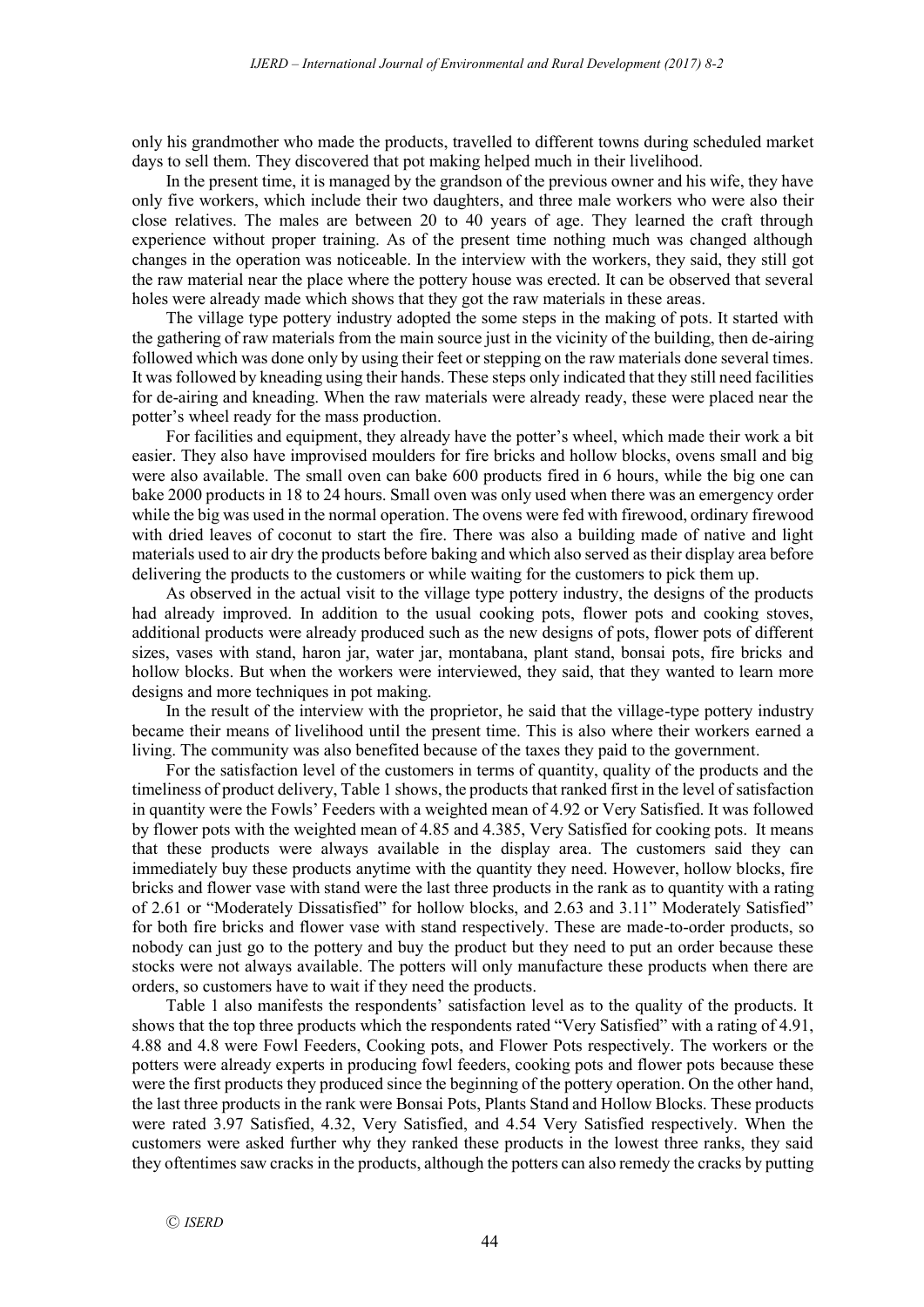additional clay on the cracks but the more it made the product not presentable anymore because the cracks were still evident.

The customers further commented that there were products which need glazing which the workers had no knowledge yet on how to do it. The workers started painting some products like the Montabana and Haron Jar but these products will look much better if these will be glazed according to the customers in the interview. The customers suggested that these workers be educated/ trained further on some techniques to produce better products.

| Products               | Quantity  |    |    | Quality |    |    | Timeliness |    |                | Ave. | DR | R              |
|------------------------|-----------|----|----|---------|----|----|------------|----|----------------|------|----|----------------|
|                        | <b>NR</b> | DR | R  | NR      | DR | R  | NR         | DR | R              | WM   |    |                |
| Cooking Pots / Stoves  | 4.85      | VS | 3  | 4.88    | VS | 2  | 4.85       | VS | 3              | 4.85 | VS | 3              |
| <b>Flower Pots</b>     | 4.85      | VS | 2  | 4.80    | VS | 3  | 4.93       | VS | 2              | 4.86 | VS | $\overline{2}$ |
| Flower Vase with Stand | 3.11      | MS | 9  | 4.60    | VS | 7  | 3.46       | S  | 9              | 3.72 | S  | 9              |
| Haron Jar              | 3.83      | S  | 6  | 4.61    | VS | 6  | 3.84       | S  | 6              | 4.09 | S  | 5              |
| Water Jar              | 4.69      | VS | 4  | 4.69    | VS | 4  | 4.72       | VS | $\overline{4}$ | 4.7  | VS | $\overline{4}$ |
| Montabana              | 3.41      | S  | 8  | 4.55    | VS | 8  | 3.43       | S  | 11             | 3.79 | S  | 8              |
| <b>Plant Stand</b>     | 3.82      | S  | 7  | 4.32    | VS | 10 | 3.84       | S  | 7              | 3.99 | S  | 6.5            |
| Bonsai Pots            | 3.97      | S  | 5  | 3.97    | S  | 11 | 4.03       | S  | 5              | 3.99 | S  | 6.5            |
| Fire Bricks            | 2.63      | MS | 10 | 4.68    | VS | 5  | 3.45       | S  | 10             | 3.57 | S  | 10             |
| <b>Hollow Blocks</b>   | 2.61      | MD | 11 | 4.54    | VS | 9  | 3.47       | S  | 8              | 3.54 | S  | 11             |
| <b>Fowl Feeders</b>    | 4.92      | VS |    | 4.91    | VS |    | 4.97       | VS |                | 4.93 | VS |                |

**Table 1 Respondents' Satisfaction level on the Quantity, Quality and Timeliness of the Delivery of the Products**

In terms of the satisfaction level on the timeliness of the delivery of products, it was also included in this study because it can affect the operation if the products were not delivered on time. The result shows that all items to be delivered were rated from Satisfactory to Very Satisfactory. On the same table, it clearly discloses that the first three items in quantity and quality were also the first three in the timeliness of delivery. It was obvious that since these items were readily available then, it can be delivered on time. However, hollow blocks, flower vase with stand, fire bricks and Montabana were the last in terms of timeliness in the delivery since these were made- to- order products. The potters will only manufacture these products when there are orders. So it took time for the potter to deliver and customers have to wait after making the order.

Per observation, the researchers noticed that this pottery industry has problems just like any other endeavours and so they included these in the study to find out the seriousness of the problems they meet in running the pottery industry. Three groups were asked to answer the questionnaires on the seriousness of the problems; the proprietors, the workers based on their experience; and the customers based on their perception and observation in the operation.

The proprietors' top three problems in managing the pottery were marketing mechanism which they rated 4.8 "Very Serious" Shortage of working capital with a rating of 4.24 "Very Serious" and Lack of Diversification 4.20 "Serious". It can be gleaned that marketing mechanism was really important to make the industry more productive. The two problems on shortage of working capital and the lack of diversification were interrelated because any industry can have the difficulty of diversifying the products if there is shortage of capital which usually lead to lesser productivity. The findings are in consonance with what Kasemi (2014) stated, that lack of diversification of the product also accounts for slow growth of the pottery sector.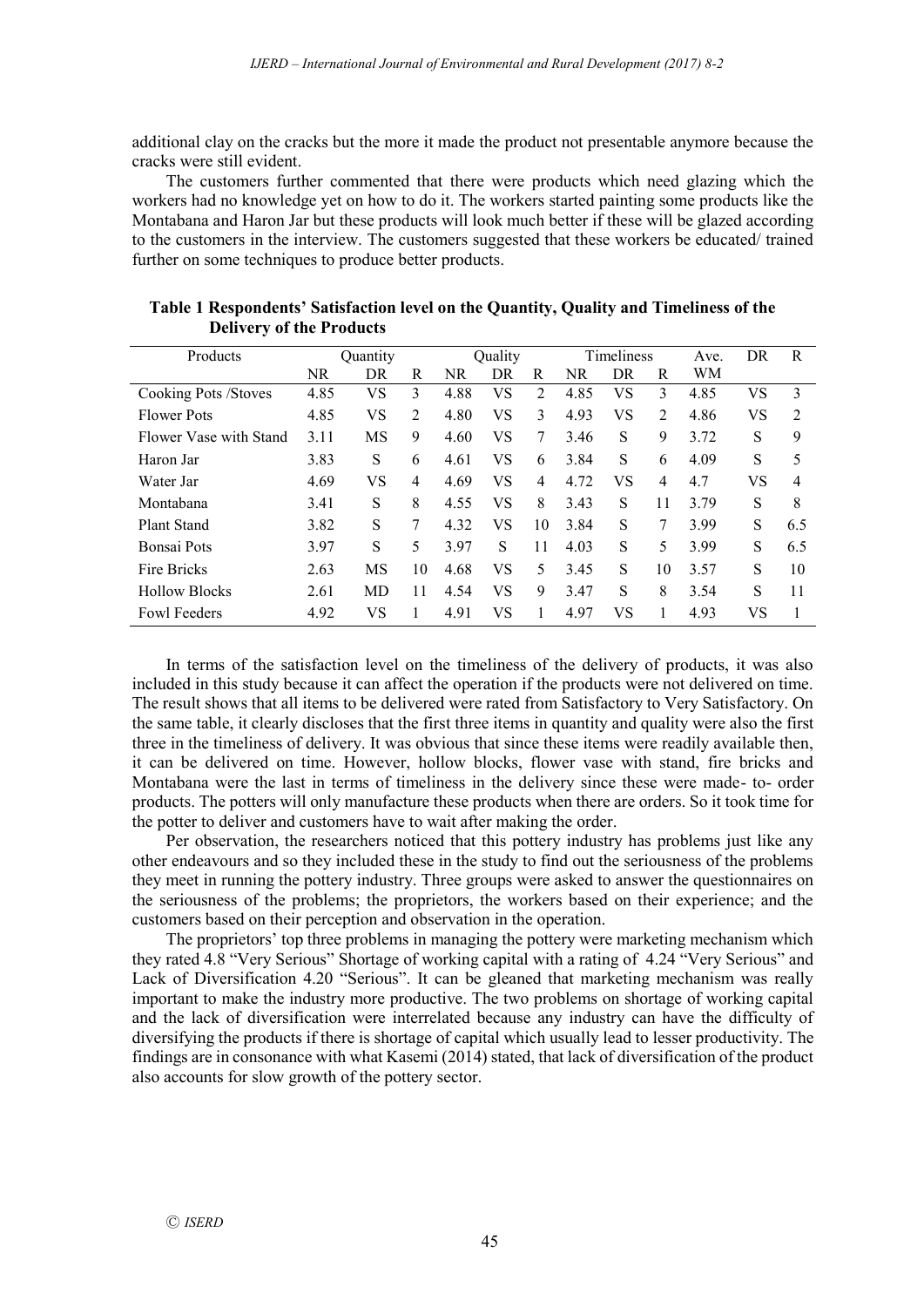| Problems                                   | Proprietor |    |                | Workers   |           |                | Customers |           |     | Ave. |    |               |
|--------------------------------------------|------------|----|----------------|-----------|-----------|----------------|-----------|-----------|-----|------|----|---------------|
|                                            | <b>NR</b>  | DR | R              | <b>NR</b> | DR        | R              | NR        | DR        | R   | WМ   | DR | R             |
| Shortage of working<br>capital             | 4.24       | VS | $\overline{2}$ | 4.8       | VS        | $\overline{2}$ | 4.24      | VS        | 6   | 4.43 | VS | 2             |
| Low investment in<br>fixed capital         | 3.44       | S  | 7.5            | 4.24      | <b>VS</b> | 4              | 4.4       | <b>VS</b> | 4.5 | 4.03 | S  | 5             |
| Obsolete Technology                        | 4.0        | S  | 4              | 5.0       | VS        | 1              | 5.0       | VS        | 1.5 | 4.67 | VS |               |
| Lack of diversification                    | 4.20       | S  | 3              | 4.6       | VS        | 3              | 4.8       | VS        | 3   | 4.5  | VS | $\mathcal{E}$ |
| Competition of other<br>pottery industries | 3.46       | S  | 6              | 3.48      | S         | 6              | 4.0       | S         | 7.5 | 3.65 | S  | 8             |
| Management Problem                         | 3.48       | S  | 5              | 4.0       | S         | 5              | 4.0       | S         | 7.5 | 3.83 | S  | 7             |
| Lack of Research and<br>Development Effort | 3.44       | S  | 7.5            | 3.48      | S         | 8              | 5.0       | <b>VS</b> | 1.5 | 3.97 | S  | 6             |
| Marketing Mechanism                        | 4.8        | VS |                | 3.46      | VS        | 8              | 4.4       | VS        | 4.5 | 4.22 | S  | 4             |

**Table 2 Problems Experienced by the Proprietors and Workers and as Perceived by the Customers**

On the other hand, on the workers' part, their first three problems were obsolete technology which they rated 5.0, Shortage of Working Capital, 4.8 and lack of diversification, 4.6 all were of descriptive rating "Very Serious". Since the workers were the front liner of production, they really felt that the facilities used were already obsolete, in the interview they said, they can have better product and improved productivity if the new facilities will be given to them. It can be understood that the problem on the obsolescence of the facilities can be attributed to shortage of working capital which also affected the diversification of the products.

On the part of the customers, they really felt that the industry were having that problem on obsolete technology which got a tie in rating with lack of research and development efforts, both got a rating of 5.0 or Very Serious. Through research and development effort, the lack of diversification problem can be addressed which they also rated as the third problem of the industry.

For the overall rating, it shows that the first problem was the obsolete technology, followed by shortage of working capital, lack of diversification; marketing mechanism followed closely then low investment on fixed capital. The last three among the identified problems were the lack of research and development effort, management problems and competition among pottery industry. It shows that though the pottery industry felt there were competitors in the business, they did not consider it as a very serious problem that could greatly affect the operation.

## **CONCLUSION**

The village type pottery industry despite being run by family members who lacked proper training with limited experience and resources and using obsolete facilities, was able to survive for many years in operation. The industry slowly improved its operation, the product quantity and quality and most of all on how to satisfy the needs of the customers.

## **RECOMMENDATION**

It is recommended that the LGU of the village may consider looking for financial institutions which can provide additional capital because if the pottery can have additional capital other problems can be solved. The state university through its extension mandate, has to work closely for the improvement of the product quality, teach additional designs and techniques for diversification and advancement and help produce better facilities and equipment of the pottery in the village